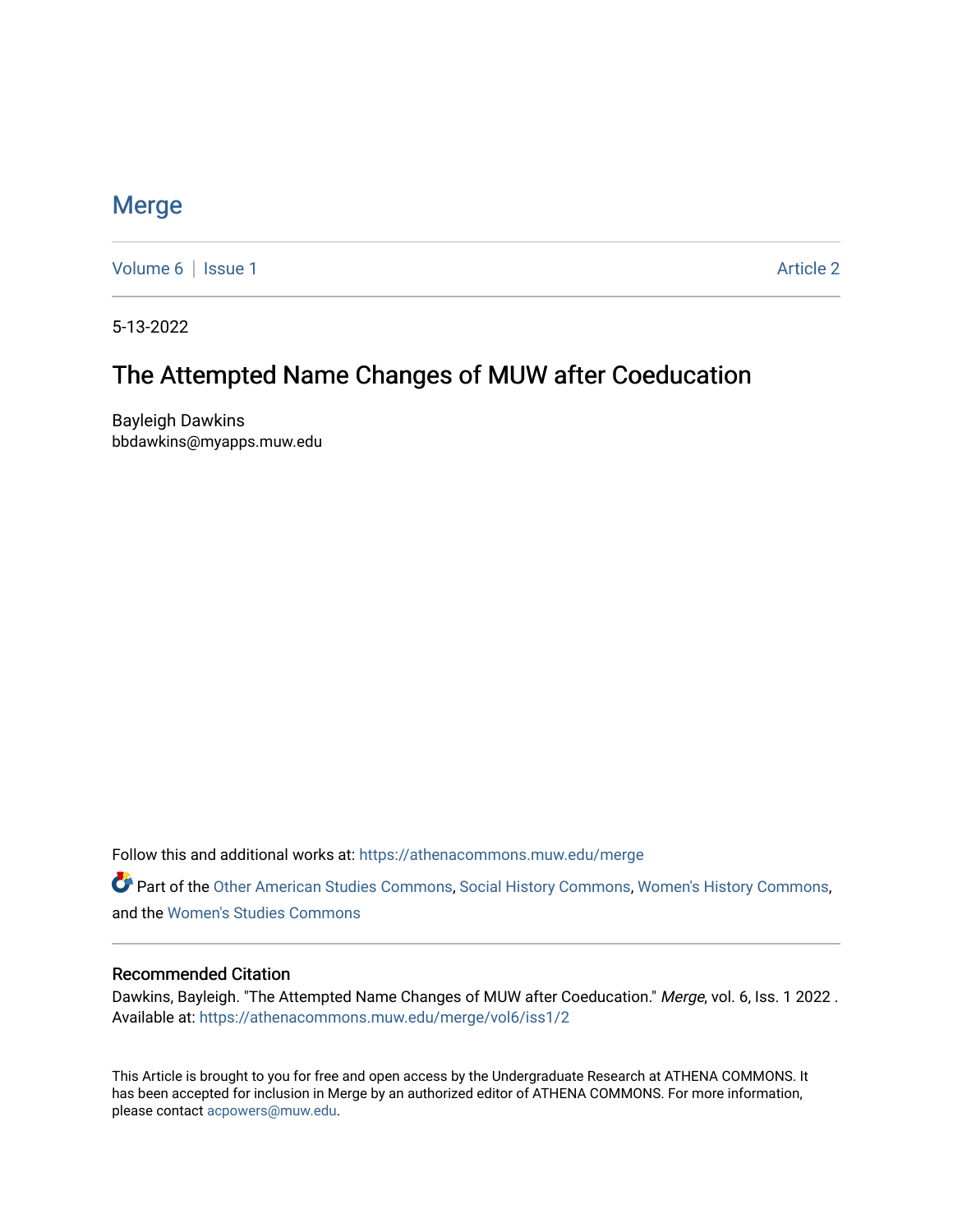# The Attempted Name Changes of MUW after Coeducation

Bayleigh Dawkins Mississippi University for Women

Mississippi University for Women (MUW) is a small, regional university located in east central Mississippi. Since its founding in 1884, MUW has operated as a public institution and transitioned to coeducation in 1982 after enrolling only women for its first 98 years. While its name has changed several times since its founding, there has been no name change since men were admitted to the university. MUW continues as an institution focused on "maintaining its historic commitment to academic and leadership development for women." The late twentieth century has seen much change for other women-serving schools and colleges. Most have adjusted to changing gender standards and norms by opening their campuses to men. This process has been more often than not accompanied by a name change, as was the case for Vassar, Randolph-Macon, and Wheaton Colleges. However, MUW is one of only two public universities that has opened its doors to men without changing its name. This study reveals that the conversation around changing a university's name centers primarily on the issue of its mission, interpreted by stakeholders and other factors, not on the name itself. In this way, the name steals the spotlight, but the real question is how and to what degree the university continues to keep women as the mission's focus.

The history of MUW starts in the mid 1850s, when Sallie E. Reneau began campaigning for a state-supported college for women. She survived to see the college receive legislative approval and funding on March 12,  $1884<sup>1</sup>$  When established, the state legislature named the college the "Mississippi Industrial Institute and College for the Education of White Girls of the State of Mississippi" which was then shortened to the "Mississippi Industrial Institute and College" (II&C).<sup>2</sup> Initially, the purpose of the college was to provide an education in the arts and sciences, but it also trained women in skills deemed practical for women at the time, such as kindergarten instruction, telegraphy, stenography, photography, drawing, painting, designing, needlework, bookkeeping, and "fitting girls for the practical industries of the age."<sup>3</sup> During the first years of the University, the issue of name change was not a predominate topic; it was first broached with President Henry Whitfield. Whitfield proposed the name change due to the radical change in industrial studies and his expansion of the school's collegiate nature.<sup>4</sup> On February 12, 1920, Mississippi legislature voted to change the name of II&C to "Mississippi State College for Women" (MSCW). A second name change occurred on March 15, 1974, when the state legislature granted the Mississippi State College for Women official university status. MSCW then became Mississippi University for Women  $(MUW)$ <sup>5</sup>. During the two name changes following the establishment of the university, the mission remained very similar to the original

<sup>&</sup>lt;sup>1</sup> Bridget Smith Pieschel and Stephen Robert Pieschel. Loyal Daughters: One Hundred Years at Mississippi University for Women, 1884-1984. (Jackson: University Press of Mississippi, 1984), 8.

 $<sup>2</sup>$  Ibid.</sup> 3 Ibid.

<sup>4</sup> Bridget Smith Pieschel and Stephen Robert Pieschel. Loyal Daughters: One Hundred Years at Mississippi University for Women, 1884-1984. (Jackson: University Press of Mississippi, 1984), 67.

<sup>5</sup> Ibid. 127.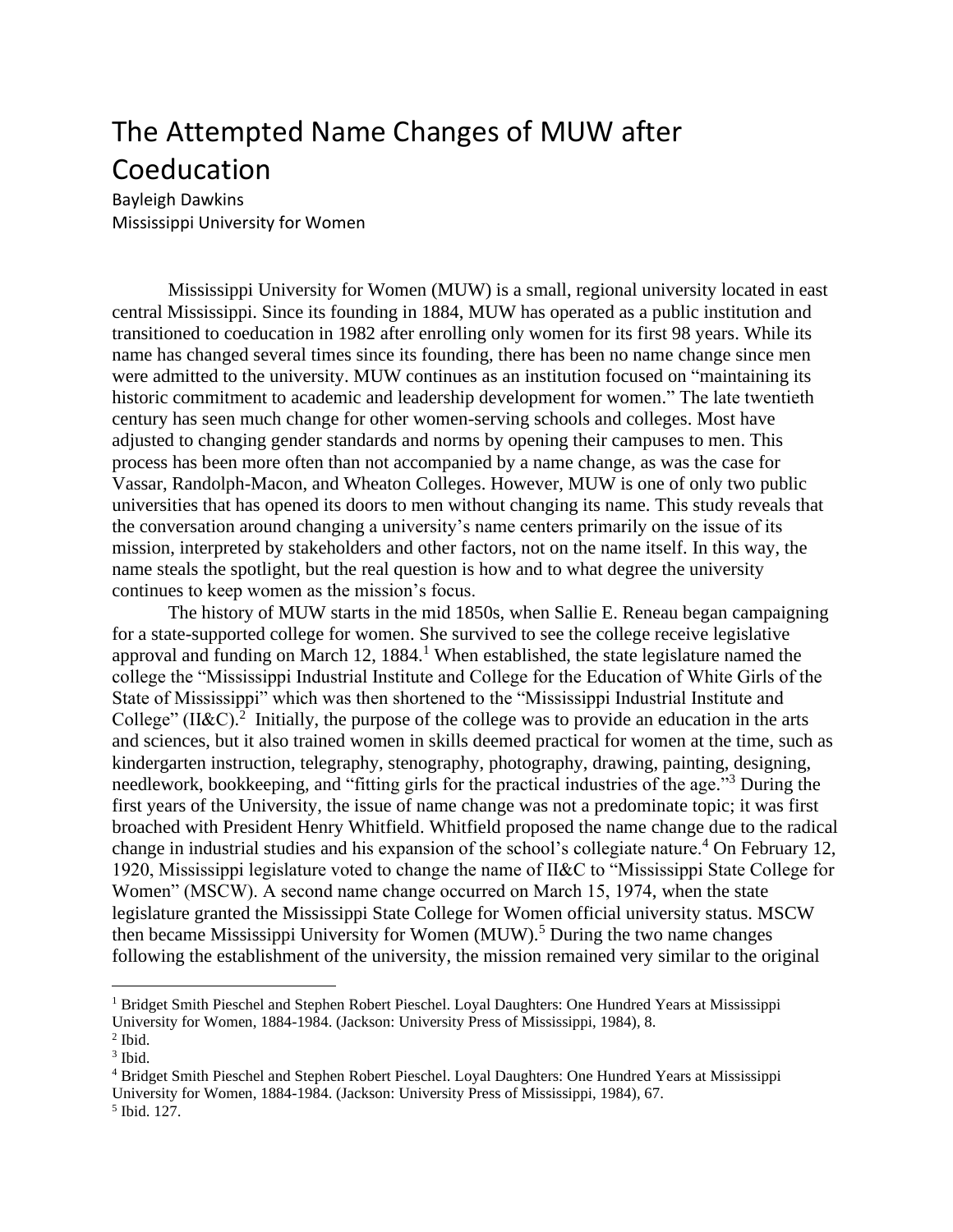mission of II&C. The institution remained dedicated to the mission of education for the women of Mississippi, and the name changes reflected the types of educational programs that were offered.

The single-sex focus and mission was not threatened by racial integration, which happened in 1966.<sup>6</sup> This integration was accomplished without any question or challenge to the mission of the school because "the founding principles of fairness and sensitivity to the needs of each student" included both black and white students, which at the time were all still women.<sup>7</sup> Another aspect that kept the mission intact during this process was the school's attempt to include black women on campus in social, political, and academic life, which even included the establishment of a black social club on campus.<sup>8</sup> However, by 1982, the school faced a legal challenge due to its women-only mission.

Joe Hogan, a man, attempted to enroll in the nursing program at MUW. The university denied Joe Hogan admission to the School of Nursing, and he sued on the basis of equal rights, claiming that because the university was funded with public money, he had a right to attend MUW regardless of his gender. The State of Mississippi's justification for the women-only mission was that "it compensates for discrimination against women and, therefore, constitutes educational affirmative action."<sup>9</sup> The case worked its way to the U.S. Supreme Court, which in its decision ordered the School of Nursing at Mississippi University for Women to admit male applicants.<sup>10</sup> The court held the position that MUW "denying otherwise qualified males (such as the respondent) the right to enroll for credit in its School of Nursing violate[d] the Equal Protection Clause of the Fourteenth Amendment."<sup>11</sup> This decision was not unanimous and did come with dissenting opinions. The dissenting opinion of Justice Lewis Powell claimed that "The Court's opinion bows deeply to conformity."<sup>12</sup> Justice Powell continued to make an argument against this decision by claiming that the respondent was not "significantly disadvantaged by MUW's all-female tradition" and that his "single asserted harm: that he must *travel* to attend the state-supported nursing schools that concededly are available to him" was invalid. Therefore, Justice Powell believed that the respondent was not significantly disadvantaged by MUW's all-female tradition.<sup>13</sup> He went on to cite arguments from the Carnegie Commission on Higher Education listing the benefits of single-sex universities.<sup>14</sup> The Supreme Court decision resulted in the Board of Trustees directing MUW to open all academic programs to male applicants. However, the board of trustees stipulated after their direction to accept male applicants that MUW's original and historic mission must remain the same. This mission was "providing educational opportunities and encouragement for women."<sup>15</sup>

<sup>6</sup> Ibid., 135.

<sup>7</sup> Ibid., 136.

<sup>8</sup> Ibid.

<sup>9</sup> "MISSISSIPPI UNIVERSITY FOR WOMEN, et al., Petitioners, v. Joe HOGAN. | Supreme Court | US Law | LII / Legal Information Institute," accessed November 4, 2021, [https://www.law.cornell.edu/supremecourt/text/458/718.](about:blank)  $10$  Ibid.

<sup>11</sup> "MISSISSIPPI UNIVERSITY FOR WOMEN, et al., Petitioners, v. Joe HOGAN. | Supreme Court | US Law | LII / Legal Information Institute," accessed November 4, 2021, [https://www.law.cornell.edu/supremecourt/text/458/718.](about:blank) <sup>12</sup> Ibid.

 $13$  Ibid.

 $14$  Ibid.

<sup>&</sup>lt;sup>15</sup> Bridget Smith Pieschel and Stephen Robert Pieschel. Loyal Daughters: One Hundred Years at Mississippi University for Women, 1884-1984. (Jackson: University Press of Mississippi, 1984), 151.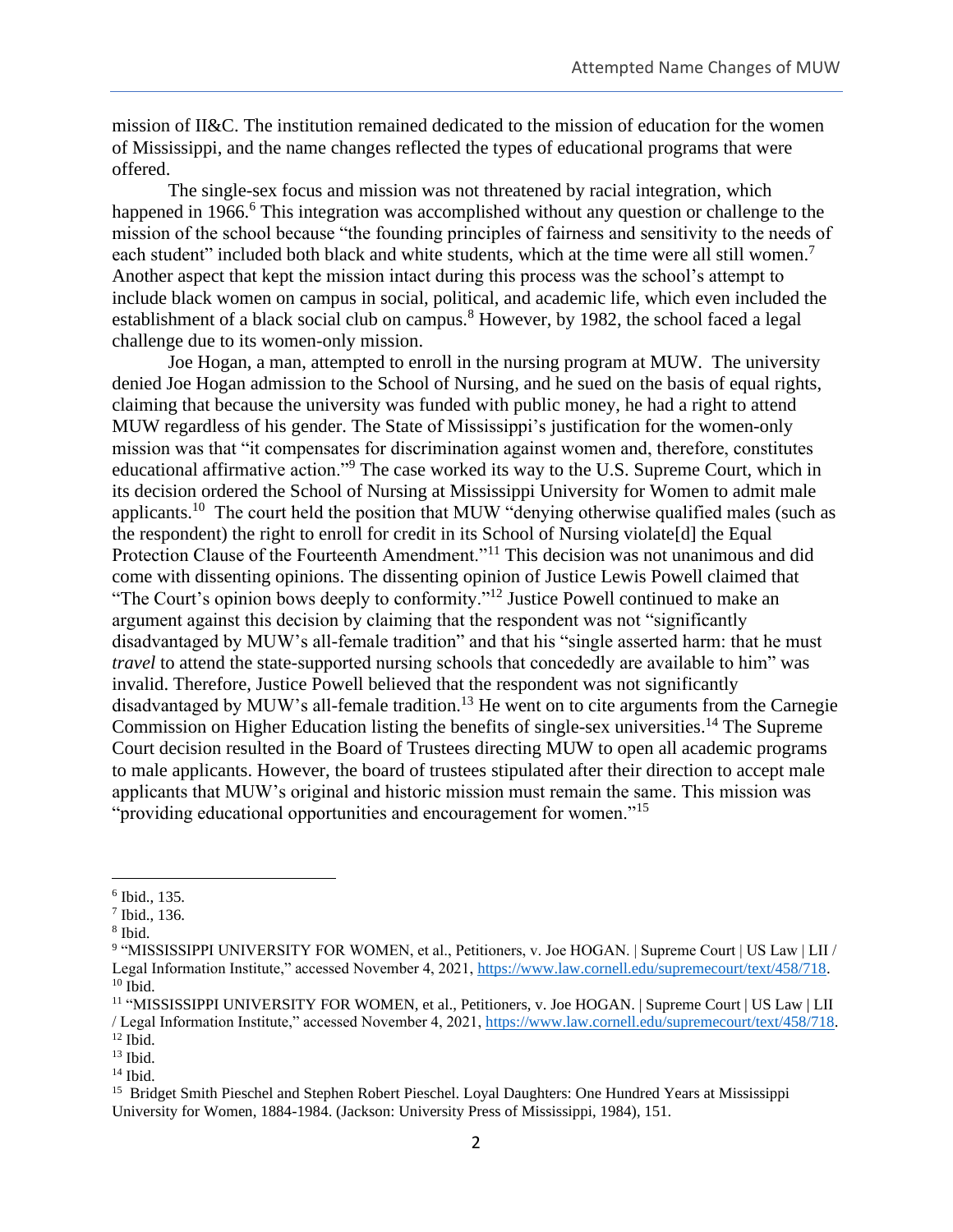In 1988 there was a civil suit filed in federal court against Mississippi University for Women by two men in an attempt to force the university to change its name. <sup>16</sup> The lawsuit claimed the actions taken by the university violated Title IX of the Educational Amendments of 1972. The claims included that the university had acted in four different types of sexdiscrimination. The plaintiffs argued that not only did the male students' have a right to a gender-neutral university name, but the mission of the university needed to change to be genderneutral as well. They also argued that the university needed to "adopt a policy of recruiting and retaining male students on the same basis as females."<sup>17</sup> The two male students claimed that the university's name discouraged male applicants and discriminated against male students.<sup>18</sup> The proposed name change not only addressed the societal issues that the university's name had created, such as discrimination and inequality, but also the economic issues that had been tied to it as well. Many supporters cited financial needs as a reason for a name change in order to increase enrollment at the university.<sup>19</sup> This lack of male enrollment also became a basis for future attempted name changes. The judge dismissed the case because the plaintiffs had not been personally discriminated against, and the conduct challenged was the conduct of the legislature; they were the ones responsible for name changes of universities and not Mississippi University for Women, the defendants.<sup>20</sup>

The women's rights movement of the late  $20<sup>th</sup>$  century challenged many gender constraints women faced, but it also raised the question as to whether women needed single-sex institutions. If women could go to any university, why did they need a separate one? No women's institution experienced this time without real questions being raised of its mission. Case studies of women's colleges, private and public, after the 1960s indicate that many were forced to change. While some remained single-sex (if they were private), others went coeducational or closed. Vassar Female College chose to transition to coeducation as well as change their name by the late 1960s. They first changed their name in 1866 out of concern for the term "'female' [which w]as a timely reference for Vassar women."<sup>21</sup> This concern over the term female was a result of a campaign by Sarah Josepha Hale, who claimed that the title female was "repugnant" because it stemmed from Darwin's *The Origins of Species,* which discussed males, females, and the sexual chase in animals.<sup>22</sup> The college's president, Sarah Blanding, presented the concerns about the future of women's colleges to the alumnae. In 1966, Yale president and Vassar board of trustees began looking at the possibility of Vassar merging with Yale, much like the proposed merger of MUW and MSU in the 1990's. This idea was met with significant opposition, including opposition from alumni, faculty, and students. As a result, Vassar adapted through an alternate method, which was coeducation. The proposition was

<sup>16</sup> "2 males file suit to change MUW's name," *Associated Press: Columbus,* "MUW Name Changing Suit 1988" Vertical File, Beulah Culbertson Archives and Special Collections, Fant Memorial Library, Mississippi University for Women, Columbus, MS. Hereafter cited Beulah Culbertson Archives.  $17$  Ibid.

<sup>&</sup>lt;sup>18</sup> George Hazard, "Local Men File Action in Court", *Commercial Dispatch*." MUW Name Changing Suit 1988," Vertical File, Beulah Culbertson Archives.

<sup>19</sup> "Readers Respond to Poll," *The Commercial Dispatch,* June 14, 1988, "MUW Name Changing Suit 1988" Vertical File, Beulah Culbertson Archives.

<sup>20</sup>George Hazard, "Dismissal," *The Commercial Dispatch,* November 17, 1989, "MUW Name Changing Suit 1988," Vertical File, Beulah Culbertson Archives.

<sup>21</sup> Helen Ciernick, *Challenged by Coeducation: Women's Colleges since the 1960s*, vol. 94 (Catholic University of America Press, 2008), 26.

 $22$  Ibid.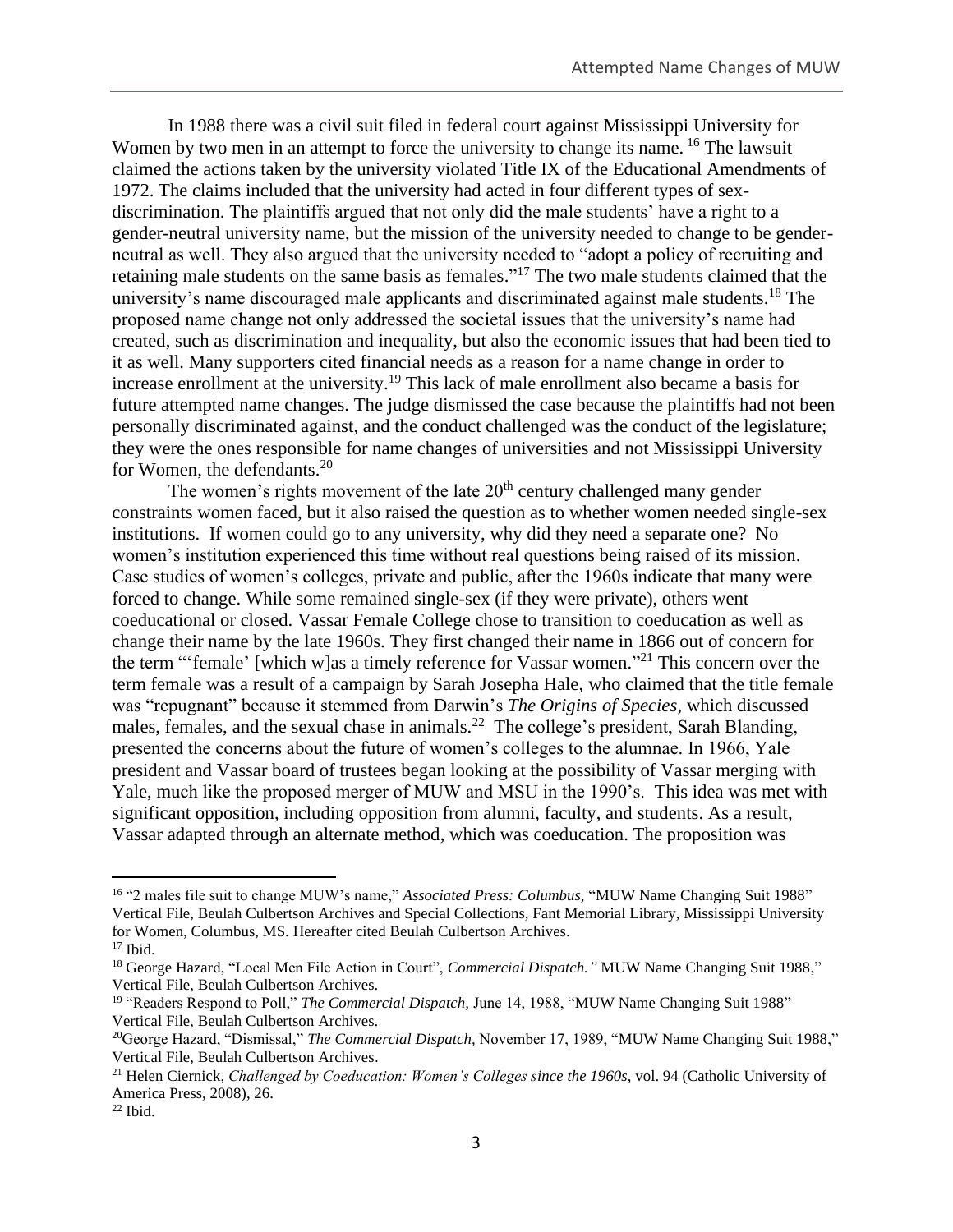supported with an astounding majority, and in 1969 Vassar began accepting male students.<sup>23</sup> Another example is Wheaton College, which was founded as a seminary for women and transitioned to coeducation in 1988. The college was originally known as Wheaton Female Seminary and changed its name when it gained college status in 1912. Wheaton College's President Alice Frey Emerson favored coeducation because there had been a decline in enrollment as well as a "decline in the applicant pool, in both numbers and admissions profiles." <sup>24</sup> Consequently, in 1988 the college became coeducational.

Texas Women's University (TWU) is an important model for MUW because while it transitioned to coeducation, it, too, did not change its name. The university coeducated in 1972 due to legal provisions made against sex discrimination in the Title VII and VIII of the Public Health Service Act. At first TWU only admitted men into certain programs of study that were in the Institute of Health Sciences, included nursing, occupational therapy, physical therapy, and health-care services. However, the university eventually admitted men into all other programs on campus beginning December 1994. After this transition to coeducation, the university began to alter their mission to a more gender-neutral mission for the university.<sup>25</sup> In 1986, the Select Committee on Higher Education for the state of Texas seriously considered the merger of Texas Women's University and University of Northern Texas in an attempt to save money and restructure higher education across the state.<sup>26</sup> The possibility for a merger at Texas Women's University had occurred three times prior to 1986, and each time the question was prompted by difficult economic times and/or a decline in enrollment.<sup>27</sup> These attempted mergers between Texas Women's University and University of North Texas occurred in 1933, 1953, and 1979. During each of these three attempts, there were organized campaigns, which were put together by the Alumnae Association, university presidents, and sometimes the Texas Federation of Women's Clubs, all of which were successful in preventing the merger.<sup>28</sup> After admission of men to the graduate programs, there were disagreements as to whether the undergraduate programs should be open to men as well. This was met with much resistance on campus. Opponents argued that it would harm the university's mission, which, like MUW's, was aimed at the higher education of women in Texas. The immediate result of men's admission in December 1994 was the creation of women-centered degree programs.<sup>29</sup> The university made the decision to admit men into all programs because a prospective male student challenged the policy preventing the admittance of men into the undergraduate general division.<sup>30</sup> After becoming coeducational, Texas Women's University's administration created the M.A. degree program in Women's Studies. This program was a result of the policy change on men's admittance because "the administration actively sought ways to strengthen TWU's mission and adopted women's studies as an integral part of their strategic plan."<sup>31</sup>

<sup>23</sup> Helen Ciernick, *Challenged by Coeducation: Women's Colleges since the 1960s*, vol. 94 (Catholic University of America Press, 2008), 30

<sup>24</sup> Helen Ciernick, *Challenged by Coeducation: Women's Colleges since the 1960s*, vol. 94 (Catholic University of America Press, 2008), 50.

<sup>25</sup> Ibid., 116.

<sup>26</sup> Ibid., 119.

<sup>27</sup> Ibid., 119.

<sup>28</sup> Helen Ciernick, *Challenged by Coeducation: Women's Colleges since the 1960s*, vol. 94 (Catholic University of America Press, 2008), 119.

<sup>29</sup> Ibid., 129.

<sup>30</sup> Ibid., 122.

<sup>31</sup> Ibid., 129.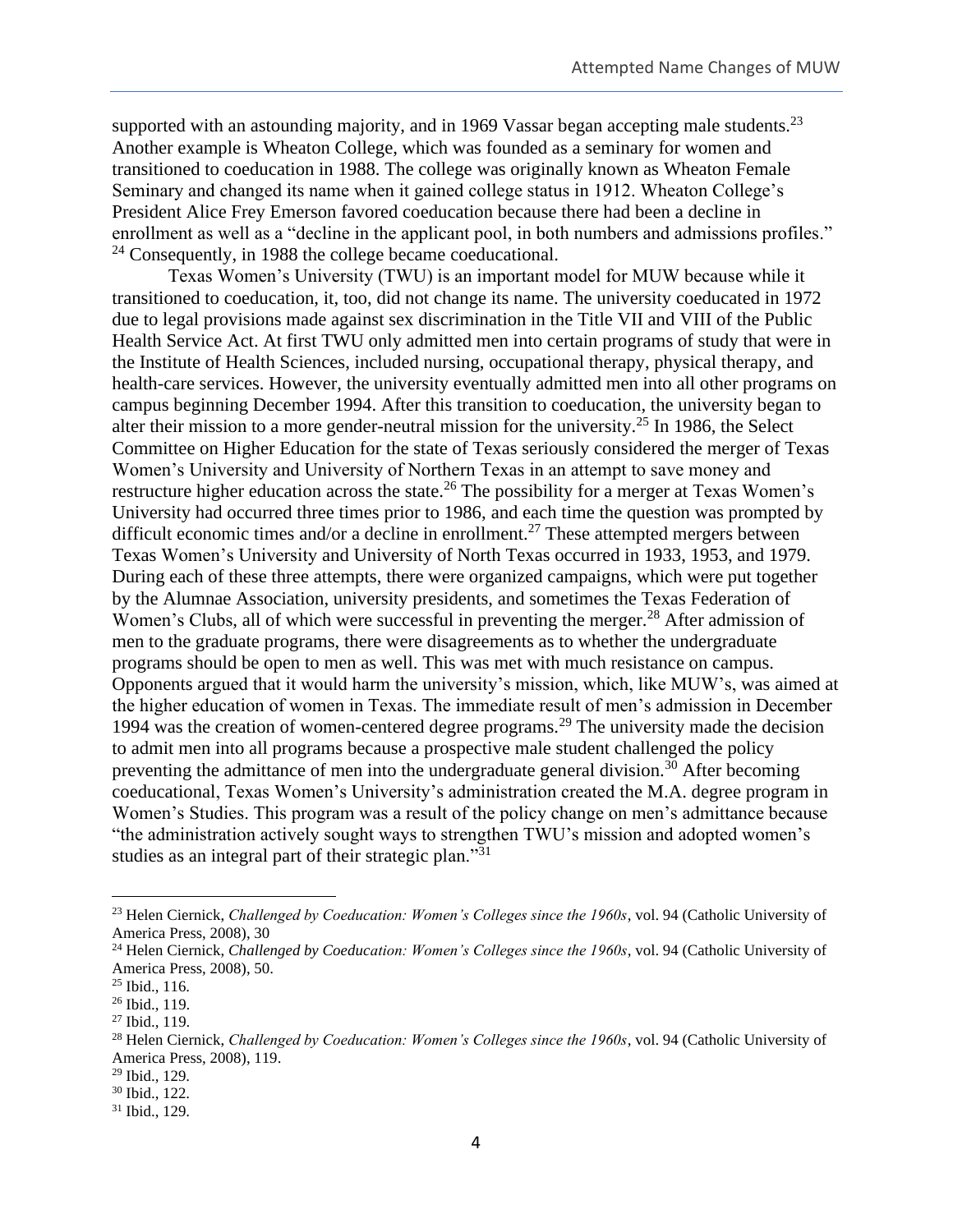Sarah Kratzok examines the push for coeducation in women's colleges. She argues that women's colleges shifted to coeducation because of financial issues within the institutions. She argues that universities that made the decision to become coeducational faced issues that put them near closure. In an effort to save the universities from a merger or closure, the administration decided they would make their universities coeducational.<sup>32</sup> Emily A. Langdon agrees with Kratzok. In the 1960's and 1970's, women's colleges began the transition to coeducation not because of "ideology, pedagogy, or educational equity" but due to the financial struggles their colleges were facing.<sup>33</sup> This problem not only applies to women's colleges; menonly colleges, such as Harvard, Dartmouth, and Princeton, also made the transition to coeducation in efforts to ease their own financial issues. These men-only colleges did not face the same issue of name change due to the fact that they did not include "men" or "male" in the name prior to coeducation.

David Gold and Catherine L. Hobbs track the name changes of southern women's universities from their founding to their current status as coeducational universities in *Educating the New Southern Woman: Speech, Writing, and Race at the Public Women's Colleges, 1884- 1945.*<sup>34</sup> The book focuses on eight different southern public colleges that remained open and operational long enough to become coeducational. Out of the eight universities, only two that made the transition to coeducation have kept their pre-coeducation name which includes the term "Woman's" and "Women." These two universities are Texas Women's University and Mississippi University for Women. It is unusual, then, for a college that is coeducational to not have an inclusive name representing itself since most colleges adapted their name upon coeducating. This proclivity for a name change with coeducational status suggests that colleges feared financial difficulties without changing their names.

Historian Amy McCandless focuses on coeducation and women's higher education, including Randolph-Macon Women's college, in her work *Past in the Present: Women's Higher Education in the Twentieth-Century American South.*<sup>35</sup> McCandless frames coeducation and name changes as a difficult decision that was often fought against but one that was also primarily political and viewed as necessary to save the colleges.<sup>36</sup> This idea is evident through Randolph-Macon's decision to change its name as it made the transition to coeducation in 2007, a decision not supported by its students. Not only did students protest the name change in groups on campus and hang banners that read "An Independent Woman Never Changes Her Name," but there were also nine students who filed a lawsuit against the university in efforts to keep the name from changing.<sup>37</sup> The students filed the lawsuit with the complaint that "the College was established in 1891 for the primary purpose of educating women, and that all gifts and donations to the College since its inception were given to support that objective." Also, they raised the issue that the "College is a charitable trust and that the plaintiffs are beneficiaries … [; thus,] the

<sup>32</sup> Sara Kratzok, "Tough Questions Facing Women's Colleges," *New Directions for Higher Education*, no. 151 (January 1, 2010): 49–59.

<sup>&</sup>lt;sup>33</sup> Emily A. Langdon and Emily A. Langdon, "Women's Colleges Then and Now: Access Then, Equity Now," *Peabody Journal of Education* 76, no. 1 (January 1, 2001): 8.

<sup>34</sup> David Gold and Catherine Hobbs. *Educating the New Southern Woman: Speech, Writing, and Race at the Public Women's Colleges, 1884-1945*. (Carbondale: University of Southern Illinois Press, 2014).

<sup>35</sup>Amy Thompson McCandless, *The Past in the Present: Women's Higher Education in the Twentieth-Century American South* (Tuscaloosa: University of Alabama Press, 1999).

<sup>36</sup> Amy Thompson McCandles, *The Past in the Present: Women's Higher Education in the Twentieth-Century American South* (Tuscaloosa: University of Alabama Press, 1999). 87.

<sup>37</sup> Burton Bollag, "Not for Women Only," *Chronicle of Higher Education* 53, no. 19 (January 12, 2007): A7–A7.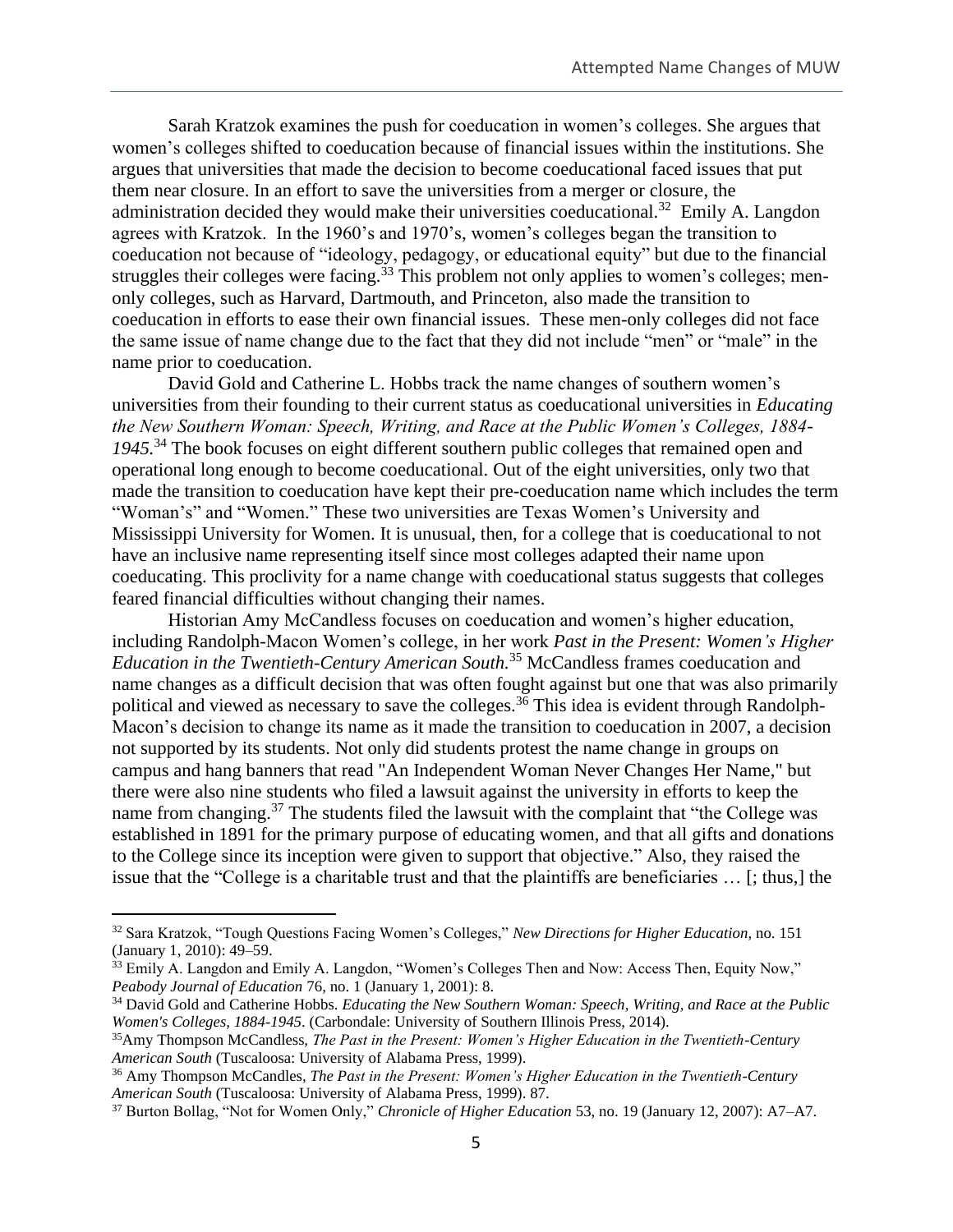college breached certain duties owed to them."<sup>38</sup> Nevertheless, the court held "that the College is not a trust, so it is not subject to the Uniform Trust Code."<sup>39</sup>

In 1988 the President of Mississippi University for Women, President James W. Strobel, was willing, if not eager, to discuss a name change.<sup>40</sup> A 1988 lawsuit, filled by Darrell Glenn and David Turner, forced the issue. Strobel argued that because Mississippi University for Women had become coeducational, the discussion of a name change was necessary. However, he did not support one name over the other and declined to push the name change at all. Instead, Strobel argued that for the change to occur there should be majority support among students, faculty, and alumni.<sup>41</sup> While Strobel did not take a clear stand on the name change, there were other factors at play. The University faced financial problems related to declining admission, which raised the possibility of merging with Mississippi State University or closing the university. Written between MUW's transition to coeducation in 1982 and the lawsuit for a name change in 1988, President Strobel's letters with the Alumna Association and the IHL Board of Trustees' Executive Secretary and Director E. E. Thrash reveal concerns about the potential merger or closure of the University.<sup>42</sup> In these letters Strobel proposed alternatives to merging or closing while focusing on the need to increase enrollment in the university.<sup>43</sup>

The MUW Alumnae Association (MUWAA) was against the transition of the University to coeducation in 1982, which bled over into efforts to change the name in following years. In 1988 when Mississippi University of Women faced a lawsuit over their name, the MUWAA was very vocal about their dislike for the proposed name change. The association was aware of the argument that the name change was a necessity for the survival of the University, but the alumni argued that there should be no name change or change in curriculum until there was sufficient evidence to support or deny the need for the name change.<sup>44</sup> The Alumnae Association also insisted that President Strobel carry the motion – declining a name change unless there was sufficient evidence from students, administration, and townspeople to support the change – to the board of trustees of the Institute of Higher Learning (IHL). The MUWAA claimed that the decision of the university's name and mission could not be decided only by themselves but also should have support from the students, administration, and townspeople.<sup>45</sup> During this attempted name change, it was not only the MUWAA but also individual alumni from the university and across the state who wrote letters to the editor of *The Clarion-Ledger*. One alumnus, Beth Stowers, went as far to say that she imagined "Emma Ody Pohl is spinning in her grave" because of the proposed name change of the university.<sup>46</sup> She argues the previous name changes of the university were acceptable because they were able to respect and preserve the university's

<sup>38</sup> "FindLaw's Supreme Court of Virginia Case and Opinions.," Findlaw, accessed November 17, 2021, [https://caselaw.findlaw.com/va-supreme-court/1421812.html.](about:blank)

 $39$  Ibid.

<sup>40</sup> "Some Want New Name," September 28, 1987, "MUW Name Changing Suit 1988," Vertical File, Beulah Culbertson Archives.

 $41$  Ibid.

<sup>&</sup>lt;sup>42</sup> Letter from James Strobel to MUW Alumna. Box C306, folder 146. Strobel Records, Beulah Culbertson Archives. <sup>43</sup> Letter from James Strobel to Academic/Administrative Leader. Box C306, folder 151. Strobel Records, Beulah Culbertson Archives.

<sup>44</sup> "MUW Alumnae Board Wants Name To Stay," *Columbus Dispatch,* "MUW Name Changing Suit 1988," Vertical File, Beulah Culbertson Archives.

<sup>45</sup> "MUW Alumnae Board Wants Name To Stay," *Columbus Dispatch,* "MUW Name Changing Suit 1988," Vertical File, Beulah Culbertson Archives.

<sup>46</sup> Beth Stowers, "Thinks Emma Ody Pohl 'spinning in her grave'," *The Clarion-Ledger,* "MUW Name Changing Suit 1988, Vertical File, Beulah Culbertson Archives.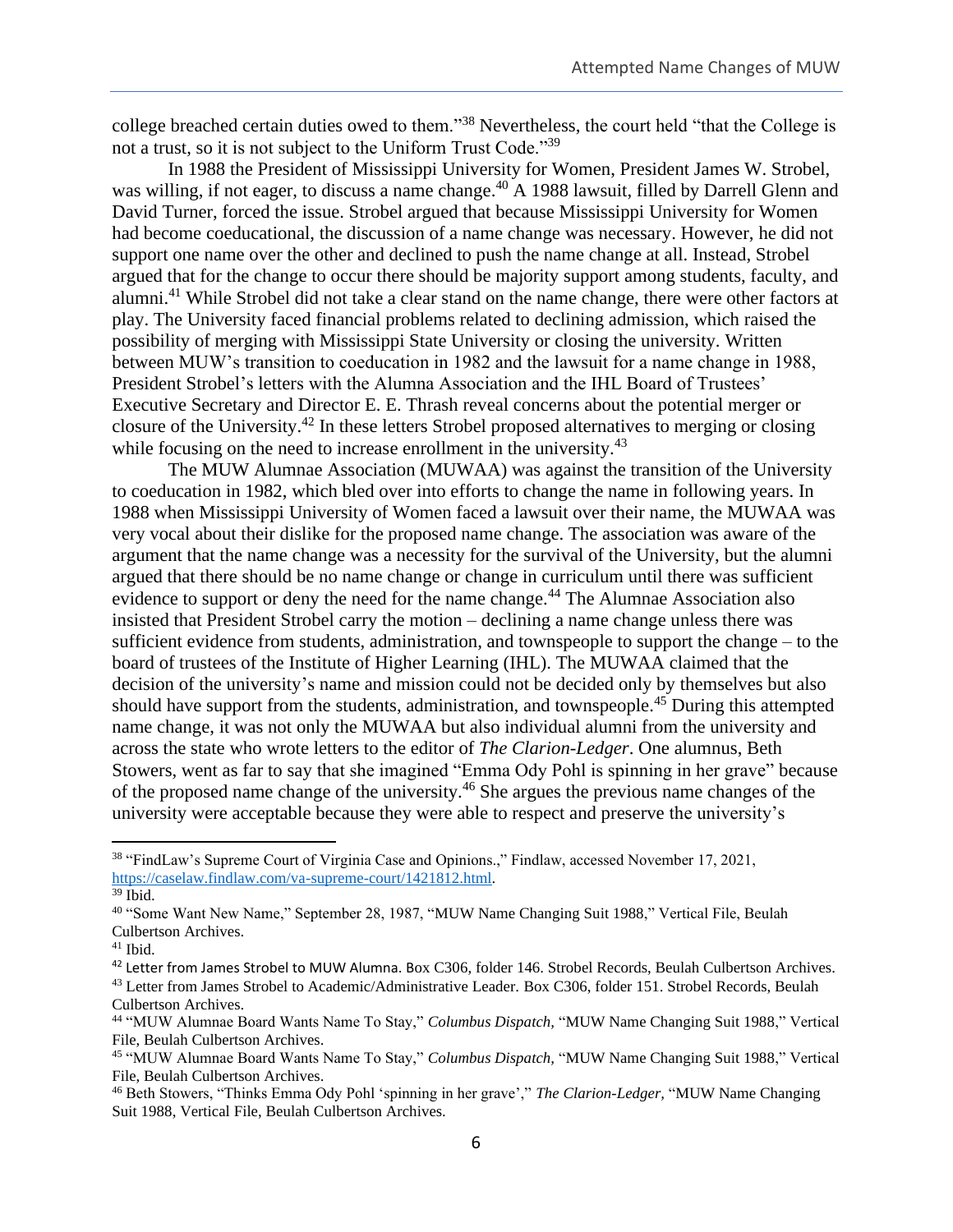unique history and mission as an institution of higher learning for women. However, she also believes that the name change would cause MUW to become generic and "just another university in the eyes of the public." <sup>47</sup> Another alumnus, Maggie Parker, expressed her support for the motion that the MUWAA had sent to President Strobel that argued the University's mission as well as their name should remain the same.<sup>48</sup> A common theme among the alumni's opposition to the proposed name change was the belief that if Mississippi University for Women were to undergo a name change that was more inclusive to the men on campus, it would lose its history and mission as a university. Bridget Smith Pieschel, an MUW alumna and English Professor at MUW, voiced her concern for changing the mission of the university and argued that MUW provided women with extra emphasis in education, which was like "a head start program that women still need."<sup>49</sup>

During the 1988 lawsuit against MUW, public opinion was divided. A big difference amongst the students was between the female students and the newly admitted male students on campus. Male students who were only recently allowed to enroll at MUW argued that with a name change they would "feel more at home."<sup>50</sup> However, it was not only male students that were in favor of the proposed name change; a portion of female students also supported the change. The MUW SGA president during the 1988 lawsuit, Sally Burchfield, reported a survey's results that addressed the student body's support or lack thereof for the name change.<sup>51</sup> Conducted during registration, this survey, which only 10% of the university's student body filled out, reported that out of that 10% who participated, 48% supported the name change and 50% were opposed.<sup>52</sup> Not only did the opinion of the students on campus vary dramatically, but the public opinion within Columbus and the surrounding community was also mixed. The divisiveness of this question can clearly be seen in the polling carried out in local newspapers. Over the course of the 1988 lawsuit, the *Commercial Dispatch* carried out various polls for their readers to tell the newspaper what they thought about the university and the proposed name change. One article included a sampling of opinions which were sent in from readers. The three responses the paper received and subsequentially published expressed support for the proposed name change of the university. They supported not only the name change for the university but also a change to the women-centered mission that the university had kept. The reasons given were based on the talk of a merger with another university, decreasing enrollment, the university "slowly hemorrhaging to death," and the need for MUW to appeal in name and in mission not only to women, but males as well. <sup>53</sup> However, in the *Clarion-Ledger*, there is clear opposition to the proposed name change. In one editorial, a graduate of MUW first approaches the topic from a comparative standpoint, arguing that if MUW must change its name then all others should, too. She even references Ole Miss, saying, "If they're man enough to go to a Miss, they're man

<sup>47</sup> Ibid.

<sup>48</sup> "MUW Alumnae Board Wants Name To Stay," *Columbus Dispatch,* November 18, 1987, "MUW Name Changing Suit 1988," Vertical File, Beulah Culbertson Archives.

<sup>49</sup> Hayes Johnson, "Students, alumni discuss possible new name for 'The W'," *The Clarion-Ledger,* April 27, 1989, "MUW Name Changing Suit 1988," Vertical File, Beulah Culbertson Archives.

<sup>50</sup> Hayes Johnson, "Students, alumni discuss possible new name for 'The W'," *The Clarion-Ledger,* April 27, 1989, "MUW Name Changing Suit 1988," Vertical File, Beulah Culbertson Archives.

<sup>51</sup> State Senator [https://ballotpedia.org/Sally\\_Doty](about:blank)

<sup>52</sup> "Some Want New Name," September 28, 1987, "MUW Name Changing Suit 1988," Vertical File, Beulah Culbertson Archives.

<sup>53</sup> "Readers Respond to Poll," *The Commercial Dispatch,* June 14, 1988, "MUW Name Changing Suit 1988" Vertical File, Beulah Culbertson Archives.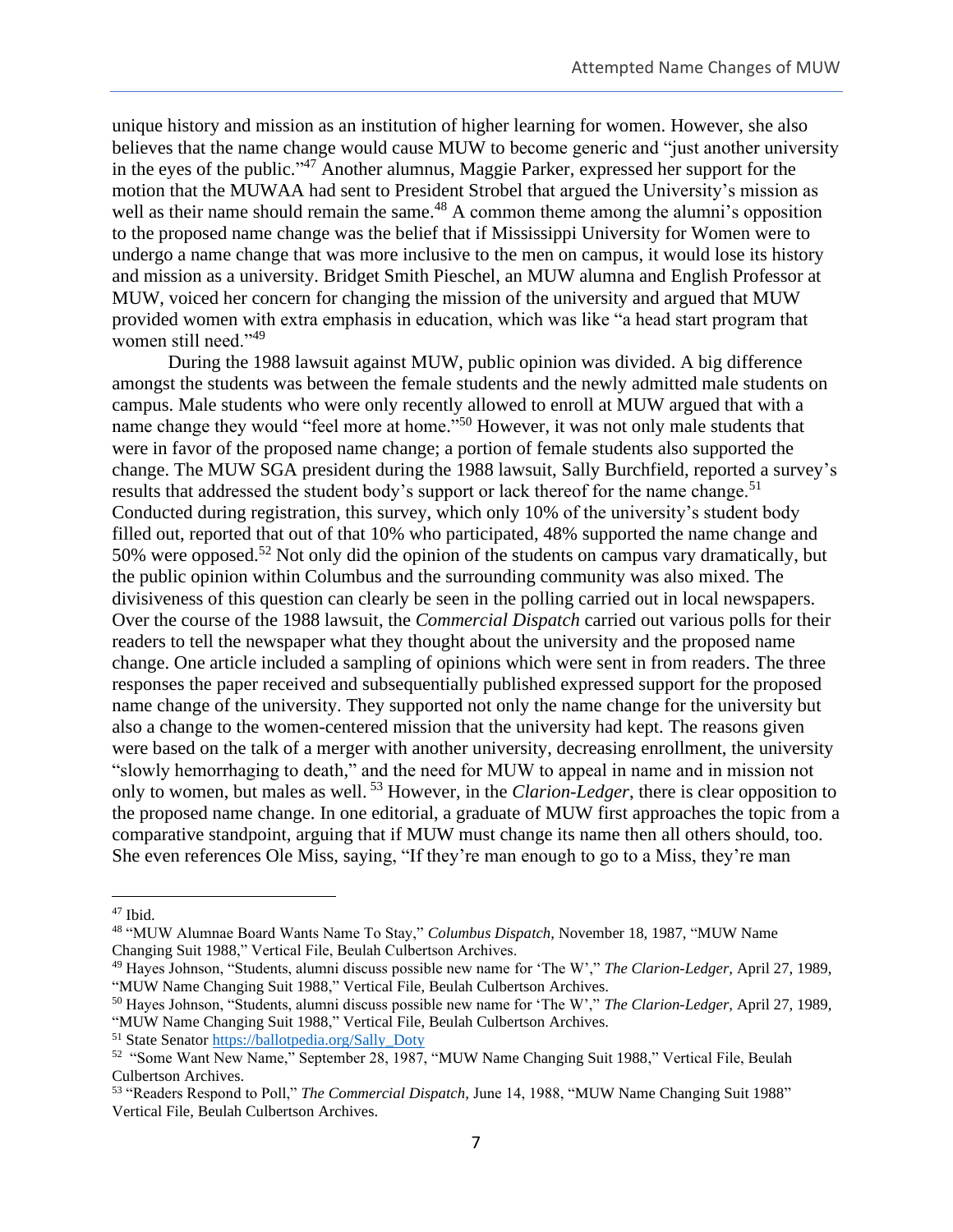enough to go to Women."<sup>54</sup> If humor did not appeal, she tried history, arguing that if the name changed at MUW, so would the traditions on campus, such as the names of the "Old Maid's Gate" or the yearbook *Meh Lady*.<sup>55</sup> One month later the *Clarion-Ledger* published another editorial in which a member of the public expressed the opinion that the name of MUW needed to change for the benefit of its future. This individual, a "Columbus citizen," wrote that the name must change to one that would "immediately notify everyone concerned that it is no longer a college for women only." <sup>56</sup> Landis Rogers, a Columbus resident, proposed the university name be changed to "Columbus State University," which she argued would "tell the full story at first glance;" the city of Columbus had historically played a major role in the establishment and the continued development of the University.<sup>57</sup> In 1988, the *Commercial Dispatch* feedback, unlike the feedback from the alumni, was split between support and opposition. There were responses that argued that the name should change because of men's admission to the university and the need for the university to focus on educating anyone who wants to learn, instead of placing all their focus and efforts on women. Other arguments proposed that the name change would be the only way more men would enroll in the university, which would also solve MUW's economic troubles.<sup>58</sup> Further responses argued that the university should keep the name Mississippi University for Women because of the university's rich history and traditions. Others claimed that if MUW had survived so long with a women-centered name and mission, there was no need to change now. Another argument supported this position by taking the stance that women still need extra provisions when it comes to education—the argument here is that women-only institutions still serve an important role in achieving women's equal opportunity.<sup>59</sup>As evident in the newspapers, public opinion – even within the Columbus area – varied from person to person. What the newspaper conversations made clear was that this issue deeply divided the state and Columbus area and that these opinions were strongly held.

While the students, faculty, administration, and alumni association had opinions on the issue of name changes at MUW, the final decision for the university's name and mission statement came down to the Mississippi Legislature. In the 1988 lawsuit, Representative Miriam Simmons, an MUW alumni, did not favor the name change but agreed to support it if the alumni association and the students of MUW were organizing efforts to make the name change happen.<sup>60</sup> Contrary to her personal opinion and feelings on the issue, Rep. Simmons acknowledged the potential necessity of the name change for the viability of the institution.<sup>61</sup> Representative Simmons' statements on the issue indicate that the results of the vote would depend on the support of the students and the alumni association, regardless of the Legislature's stance on the name change. In November 1989, the U.S. district judge Glen Davidson dismissed

<sup>54</sup> John Johnson, "They're playing the name game at MUW again, and it's a mess," *The Clarion-Ledger,* September 28, 1987, "MUW Name Changing Suit 1988," Vertical File, Beulah Culbertson Archives.

<sup>55</sup> Ibid.

<sup>56</sup> Landis Rogers, "Would rename 'W' Columbus State U.," *The Clarion-Ledger,* October 22, 1987, "MUW Name Changing Suit 1988," Vertical File, Beulah Culbertson Archives.

<sup>57</sup> Ibid.

<sup>58</sup> "Readers: MUW Needs A Name Change," *The Commercial Dispatch,* June 24, 1988, "MUW Name Changing Suit 1988," Vertical File, Beulah Culbertson Archives.

<sup>59</sup> "Readers: MUW Needs A Name Change," *The Commercial Dispatch,* June 24, 1988, "MUW Name Changing Suit 1988," Vertical File, Beulah Culbertson Archives.

<sup>60</sup> Hayes Johnson, "Students, alumni discuss possible new name for 'The W'," *The Clarion-Ledger,* April 27, 1989, "MUW Name Changing Suit 1988," Vertical File, Beulah Culbertson Archives.  $61$  Ibid.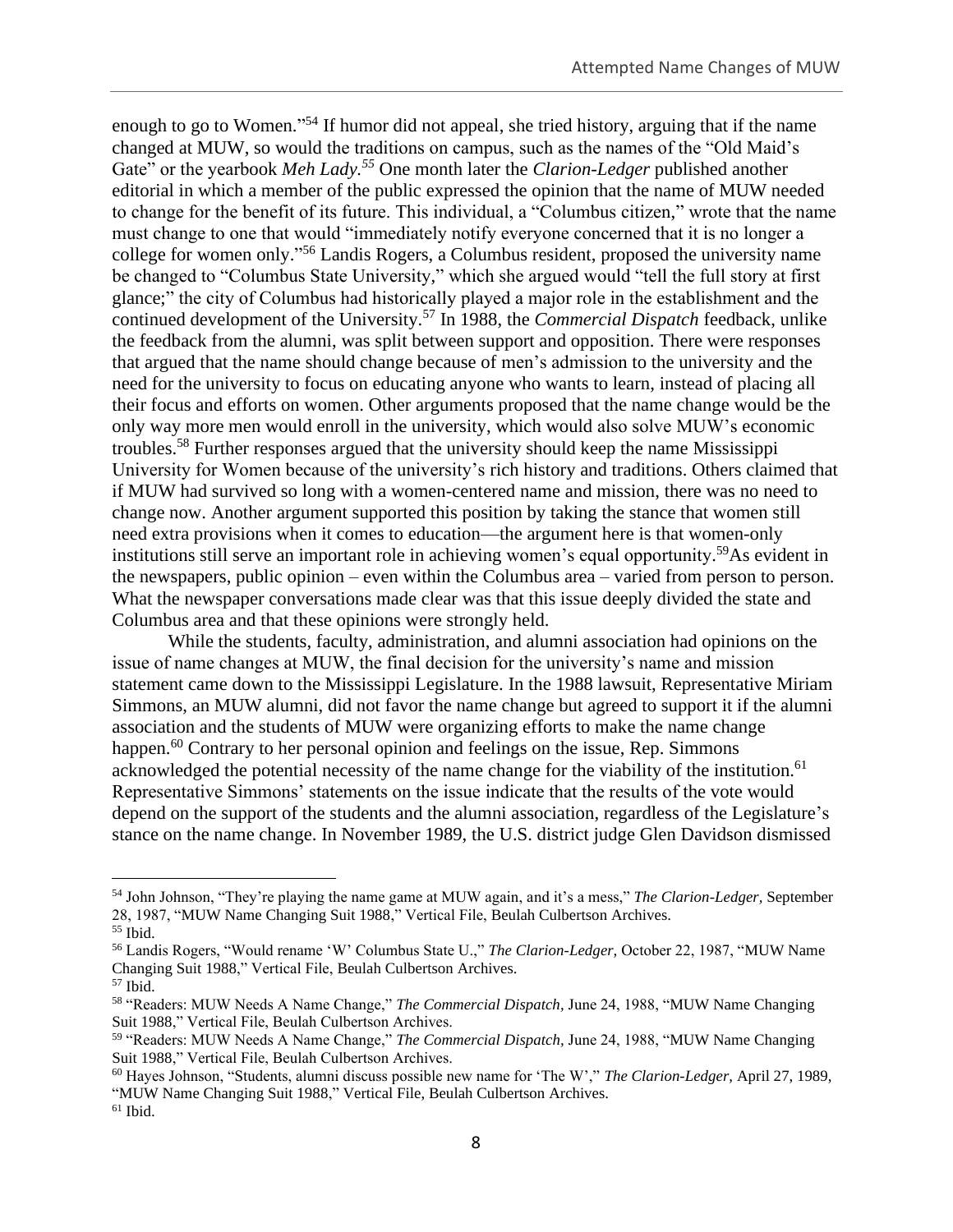the lawsuit against MUW, ruling that the plaintiffs did "not allege that they have been personally discriminated against in the recruiting process" and had not shown "a concrete personal injury."<sup>62</sup>

In 2008 the topic of name changes arose again, with two main proposed names of Reneau University or Waverley University. Unlike Strobel, President Claudia Limbert was an open supporter of the name change and even proposed Reneau University as the new name.<sup>63</sup> This name refers to Sallie Reneau, who at 18-years-old in the late 19<sup>th</sup> century, lobbied the Legislature for the creation of the first state-supported female college in the United States and was credited as one of the founders of Mississippi University for Women. Limbert proposed Reneau as the new name for the university saying, "it was time to build that monument (to her)."<sup>64</sup> After the announcement of the proposed name, President Limbert sent it to the IHL for approval.<sup>65</sup> Trustees of the IHL, along with other local councils in Columbus, voted in support of President Limbert's efforts to change the name of the university. Supporters of the name change pointed to the economic trouble the university faced. These economic motivations for the name change stemmed from various aspects, like the increase in the cost per student, especially since it was higher in comparison to other universities nearby.<sup>66</sup> Everyone agreed that, as in the late 1980s, the university faced tough economic times; the question was simply how to answer those challenges and whether a name change should be part of that solution. Unlike the 1988 debate, the 2008 debate also included Mississippi's First Alumnae Association's dissatisfaction in President Limbert's term.<sup>67</sup> While President Limbert and other officials, like West Point Mayor Scott Ross, argued that the name change was essential to the university's survival, the alumnae did not agree.

Tensions between President Limbert and the MUWAA were high before the proposed name change. These tensions began in 2006 when the IHL required all Mississippi universities to enter into an agreement with all affiliated entities, including alumni associations.<sup>68</sup> The provision which sparked the controversy gave "the University Alumni Director the power to appoint members to the Association's nominations committee."<sup>69</sup> President Limbert wanted this provision in the agreement in order to change the nomination procedures that were already in place. She felt the current proceedings enabled the same small group to stay in leadership positions, those of whom she believed were "undermining the objectives of MUW."<sup>70</sup> The Alumnae Association signed the agreement after describing the provisions as "restrictive and

[https://caselaw.findlaw.com/ms-supreme-court/1331225.html.](about:blank)

<sup>62</sup> George Hazard, "Dismissal," *The Commercial Dispatch,* November 17, 1989, "MUW Name Changing Suit 1988," Vertical File, Beulah Culbertson Archives.

<sup>63</sup> Kristin Mamrack, "Supporters: MUW name change critical to survival," *The Commercial Dispatch,* August 11, 2009, "MUW Naming Comm. 2008-2009," Vertical File, Beulah Culbertson Archives.

<sup>64</sup> Kristin Mamrack, "MUW NAME CHANGE: Limbert's choice will now need College Board, legislative OK," *The Commercial Dispatch,* August 10, 2009, "MUW Naming Comm. 2008-2009," Vertical File, Beulah Culbertson Archives.

<sup>65</sup> Kristin Mamrack, "Supporters: MUW name change critical to survival," *The Commercial Dispatch,* August 11, 2009, "MUW Naming Comm. 2008-2009," Vertical File, Beulah Culbertson Archives.

<sup>66</sup> Kristin Mamrack, "Supporters: MUW name change critical to survival," *The Commercial Dispatch,* August 11, 2009, "MUW Naming Comm. 2008-2009," Vertical File, Beulah Culbertson Archives. <sup>67</sup> Ibid.

<sup>68</sup> "FindLaw's Supreme Court of Mississippi Case and Opinions.," Findlaw, accessed October 27, 2021,

<sup>69</sup> Ibid.

<sup>70</sup> "FindLaw's Supreme Court of Mississippi Case and Opinions.," Findlaw, accessed October 27, 2021, [https://caselaw.findlaw.com/ms-supreme-court/1331225.html.](about:blank)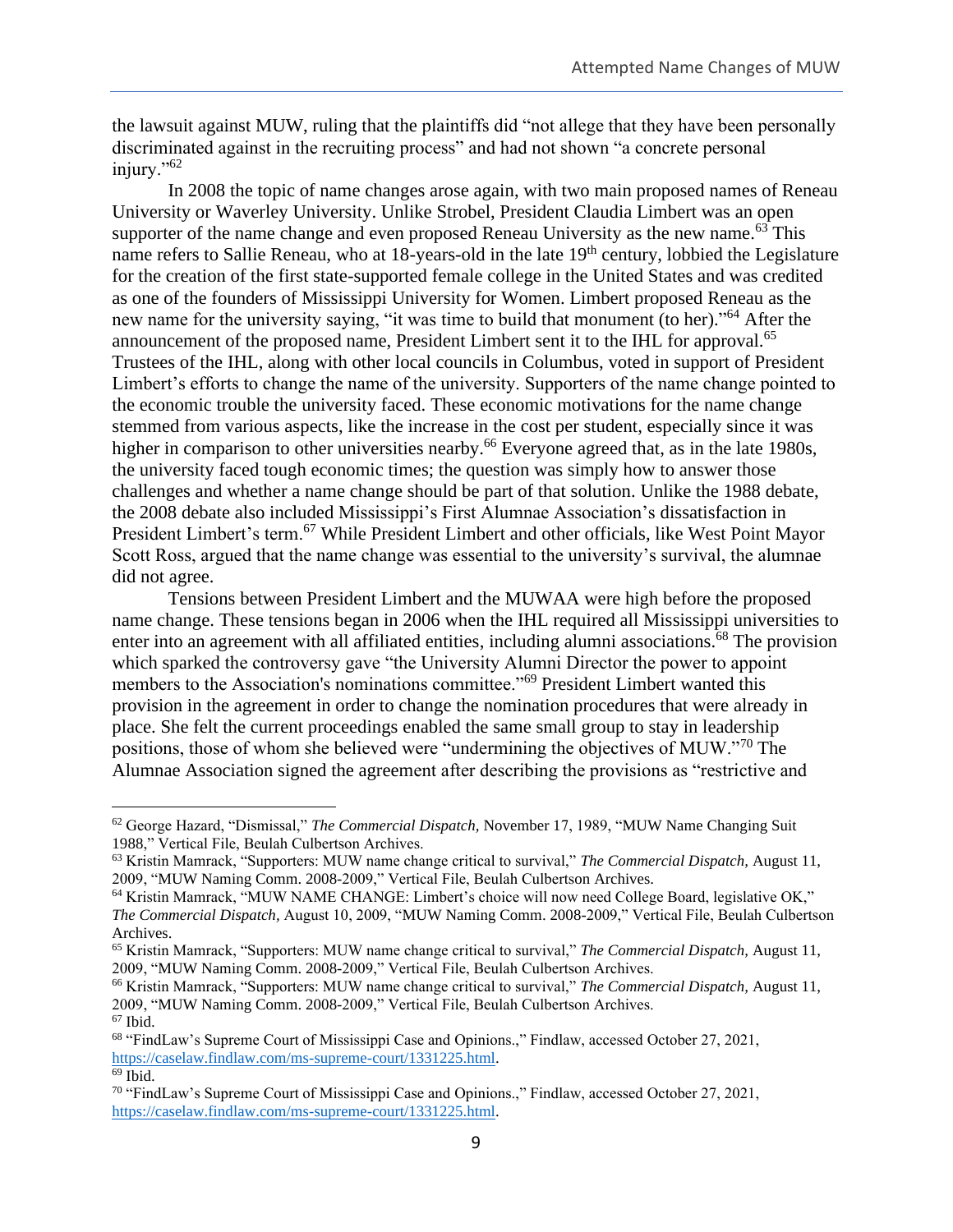punitive" and then continued the process of rewriting their bylaws and constitution.<sup>71</sup> However, in 2007 President Limbert sent a letter terminating the agreement, which disaffiliated the Alumnae Association and Mississippi University for Women.<sup>72</sup> This conflict resulted in the Alumnae Association's opposition not only of the name change but also to the university's administration at the time.<sup>73</sup> Dissatisfaction with the administration at the time was high. President Limbert had closed the popular Demonstration School (which served as a normal school for local elementary children), dissolved the intercollegiate sports program, and disaffiliated the alumnae association all during her term and before the name change issue. Many viewed these changes as destructive to the university's history and their mission, so the idea of changing the university's name was regarded in the same light, as just another way the administration would reduce the uniqueness and heritage of Mississippi University for Women.<sup>74</sup> The MUWAA sued President Limbert over their disaffiliation, and this played out in the courts in 2007 and 2008. Ultimately, the MS Supreme Court ruled in favor of President Claudia Limbert and Mississippi University for Women.<sup>75</sup> Afterwards, Alumnae Association held a predetermined opposition to any motion put forth by President Limbert. Still, this opposition was not the only reason against the name change. There were also individuals who argued that a name change would "disassociate… the university from the benefits and strengths of that heritage, history and well-known name."<sup>76</sup>

Similar to the events surrounding the attempted name change in 1988, the public opinion on the issue continued to be divided in 2008. The varying support or opposition often resulted from the position the individual held in the university or the community. Usually, the MUW alumni and a majority of the faculty opposed the name change although students and those not directly connected with the university in the community, such as previous students or employees, were divided evenly for the most part. The animosity many in the community held toward President Claudia Limbert resulted in a heated debate. Many of the men in the community, which were often alumni of MUW, supported the name change. One alumnus argued for a name change and said that the majority of the alumni who opposed the issue were wasting their time and energy. The individual, who chose to remain anonymous, believed that the name Mississippi University for Women prevented self-respecting men from enrolling at MUW.<sup>77</sup> Another MUW alumnus who chose to remain anonymous went on to say that the first name of MUW, "The Industrial Institute and College for the Education of White Girls of Mississippi," was a racist tradition, whereas the current name was a sexist tradition and the name should "die a graceful death." <sup>78</sup> Janie Miller, a Columbus native, noted how much this debate mirrored exclusion based on race. She remembered not being allowed into the university because of her skin color and

 $71$  Ibid.

<sup>72</sup> "FindLaw's Supreme Court of Mississippi Case and Opinions.," Findlaw, accessed October 27, 2021, [https://caselaw.findlaw.com/ms-supreme-court/1331225.html.](about:blank)

<sup>73</sup> Kristin Mamrack, "Supporters: MUW name change critical to survival," *The Commercial Dispatch,* August 11, 2009, "MUW Naming Comm. 2008-2009," Vertical File, Beulah Culbertson Archives.

<sup>74</sup> Ibid.

<sup>75</sup> "FindLaw's Supreme Court of Mississippi Case and Opinions.," Findlaw, accessed October 27, 2021, [https://caselaw.findlaw.com/ms-supreme-court/1331225.html.](about:blank)

<sup>76</sup> Kristin Mamrack, "Supporters: MUW name change critical to survival," *The Commercial Dispatch,* August 11, 2009, "MUW Naming Comm. 2008-2009," Vertical File, Beulah Culbertson Archives.

<sup>77</sup> "READER COMMENT: From our Web site," *The Commercial Dispatch, August 10, 2009, "*MUW Naming Comm. 2008-2009," Vertical File, Beulah Culbertson Archives. <sup>78</sup> Ibid.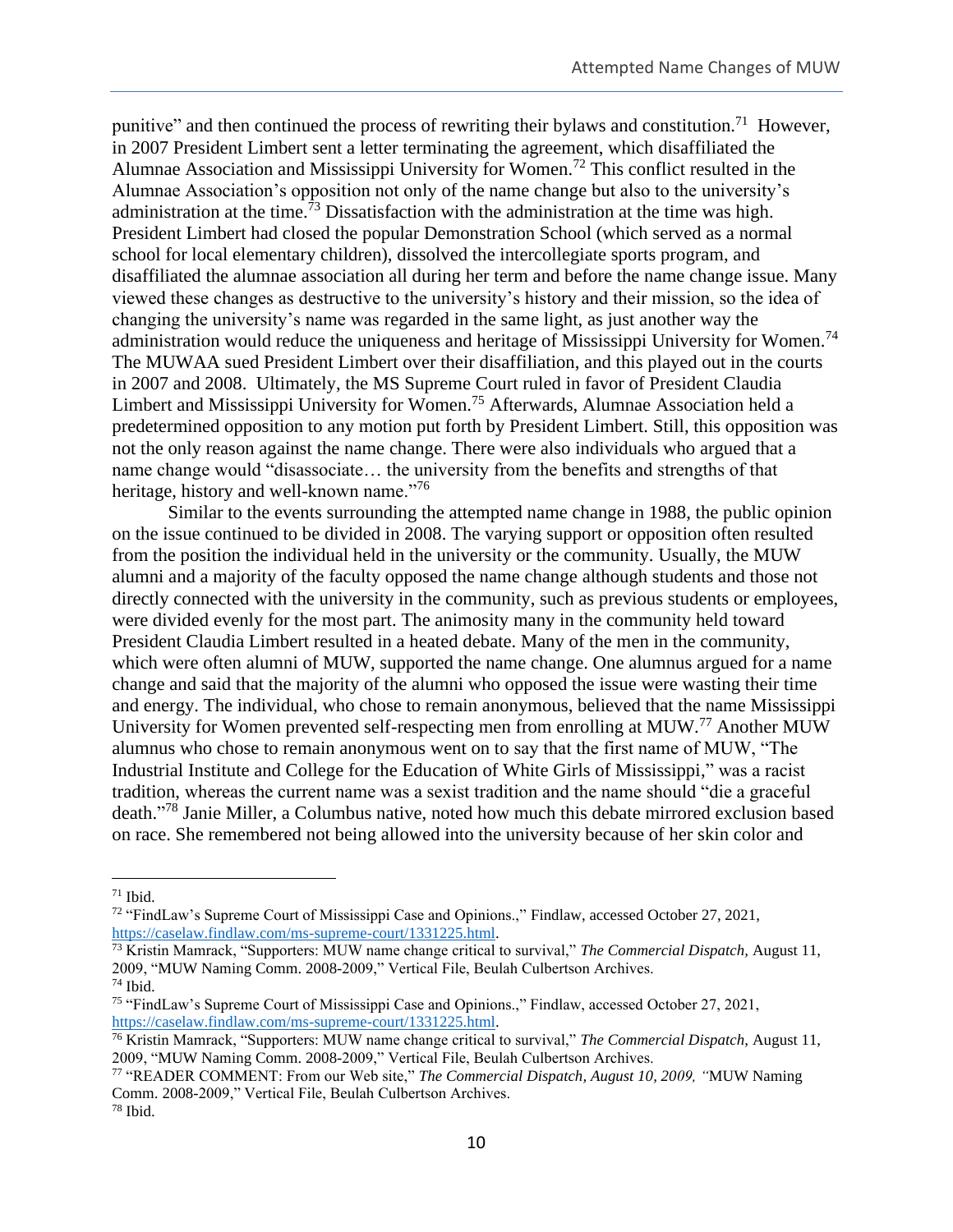advocated that, since all races and genders are admitted, the name should reflect that inclusion. Miller believed that with the new name, Reneau University, the university would survive beyond the twenty-first century.<sup>79</sup>

The National Association for the Advancement of Colored People (NAACP), however, voiced their objection to the proposed names of Reneau University or Waverley University for the change.<sup>80</sup> The objection was rooted in the fact that both Reneau and Waverley derived from association with nearby slave-holding plantations in the Old South. While supporters for the name "Waverley" argued that the name stemmed from a work of literary fiction by Sir Walter Scott instead of connection to the nearby "Waverley Plantation," the NAACP rejected this argument because regardless of the spelling or what specifically the university intended to reference, the name would inspire thoughts of the antebellum era, discrimination, and the "degradation of African Americans through the institutions of slavery." <sup>81</sup> In the same way, the NAACP also opposed the reference to Reneau. This argument assumed that Sallie Reneau's family owned slaves themselves.<sup>82</sup> However, Dr. David Sansing, a retired professor of history at The University of Mississippi, conducted research into the background of the Reneau family, and indicated that Sallie Reneau was not a member of a slave holding family and was not connected to a slave-holding plantation, as previously thought.<sup>83</sup>

Regardless of the attempts to change names by alumnae and other affiliated groups, the state legislature is responsible for names and missions of public Mississippi universities. The process for name changes on the university level in Mississippi follows the path from the university, to the IHL, then to the state legislature for final approval. First, the President of the university must propose a new name for the university, which he or she will send to the IHL for approval. When the IHL receives this, it will be given to the Board of Trustees who will decide if the proposal is placed on the agenda. If the proposal is placed on the agenda, then at the corresponding meeting, the 12-member board will have to vote to approve the request. If approved, the name change will have to be introduced to the Mississippi Legislature for consideration. If the proposal makes it to the Legislature, then the proposal will be referred to a committee, having to be passed in both the House and the Senate before it can be sent to a joint committee to be passed and put into effect.<sup>84</sup>

The proposed name changes in 1988 and 2008 were slightly different due to the fact that the name change was sparked from a lawsuit in the 1988 case. The proposed name change in 1988 was a result of a lawsuit against MUW, and therefore had to be determined in the U.S. district court. However, in 2008 this decision was made in the Mississippi State Legislature. During that time, Lowndes County legislators made several remarks regarding the issue, including State Representatives Gary Chism and Jeff Smith. Both demonstrated dislike for President Limbert. These representatives said privately that if it were not for Limbert, they would

<sup>79</sup> Ibid.

<sup>80</sup> Kristin Mamrack, "Reneau," *The Commercial Dispatch,* August 11, 2009 "MUW Naming Comm. 2008-2009," Vertical File, Beulah Culbertson Archives.

 $81$  Ibid.

 $82$  Ibid.

<sup>83</sup> Kristin Mamrack, "New Light on Reneau's background," *The Commercial Dispatch,* "MUW Naming Comm. 2008-2009," Vertical File, Beulah Culbertson Archives. (9 of 9)

<sup>84</sup> "MUW Is Still Mississippi University for Women," accessed October 27, 2021, [http://www.msfirstalumnae.com/late-breaking-news-muw.asp.](about:blank)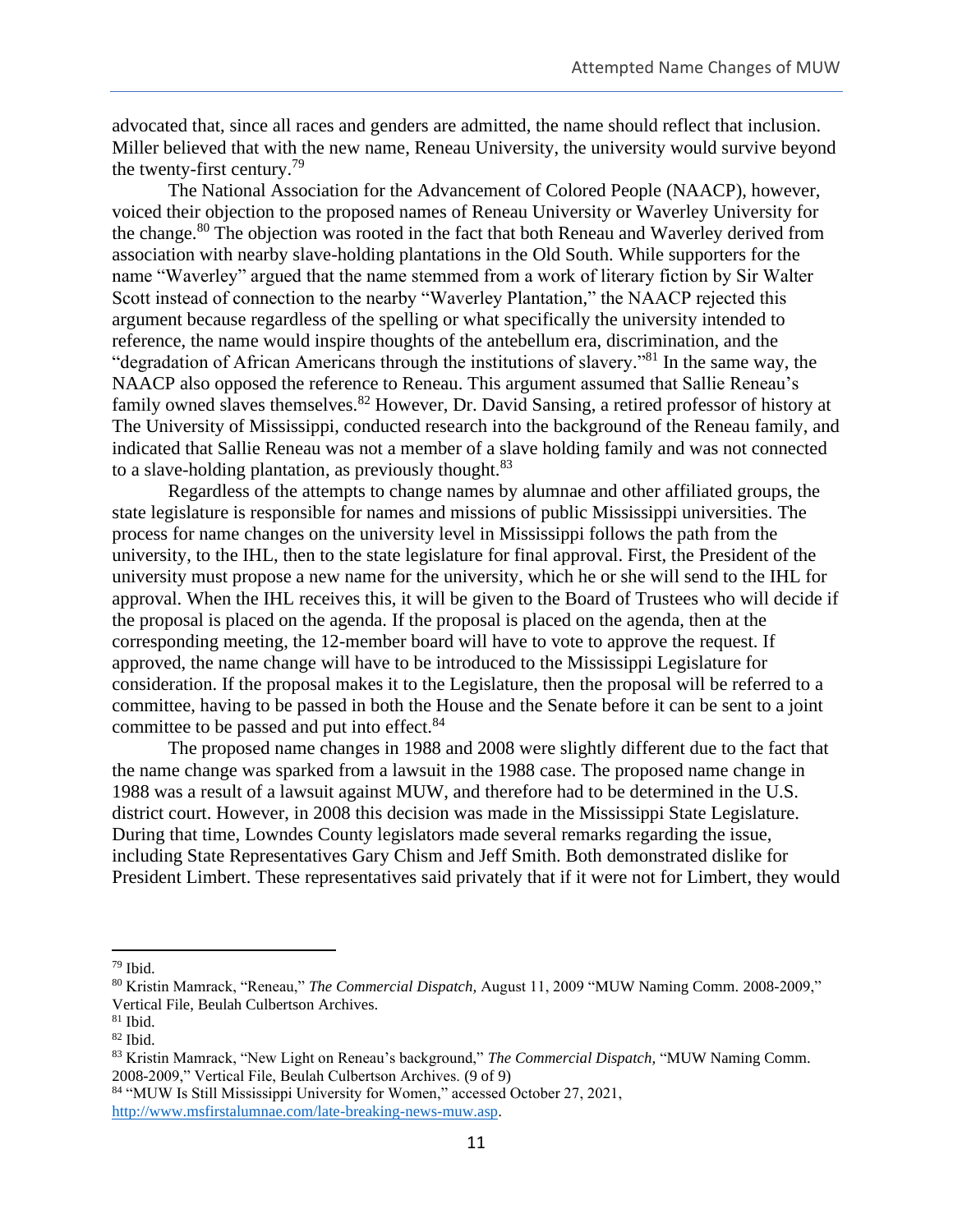support changing the name of MUW.<sup>85</sup> Many assumed that, after President Limbert announced her retirement, the legislature would change its position on the matter; however, this did not happen. The Mississippi Legislature listened to testimonies in support of and in opposition to the proposed name change in February of 2010. The measure died because there was a lack of motion in both the Senate and in the House in response to the proposed bills.<sup>86</sup>

The attempted name changes of MUW, both in 1988 and 2008, were partially motivated by economic troubles facing the university. Presidents Strobel and Limbert approached these issues in different ways, with Strobel looking for alternatives and Limbert supporting the name change. In either case, financial issues motivated the decisions in coeducation and name change, and these circumstances are common to other women's college campuses. The opposition in both 1988 and 2008 primarily stemmed from a concern for the university's mission as a women's-focused university and the history and traditions that go along with that mission. MUW survived both eras with the "for Women" still in its title, however. In this, they have only one peer – Texas Women's University.

Texas Women's University (TWU) transitioned to coeducation in all programs offered in 1994 and has kept its original name and a mission similar to its original, with a slight alteration, that classifies the university as "primarily for women and especially for women" instead of "for women."<sup>87</sup> TWU transitioned to coeducation, not by popular opinion or support from the majority, but because the university's regents placed the issue on the agenda without publicly acknowledging they would be voting on the issue.<sup>88</sup> After this transition the university began to take extra steps to preserve its mission, which was women-oriented. The university not only created and continued to maintain women's studies programs in their curriculum, but they also went, and continue to go, the extra mile in order to make the primary mission of the university women, specifically the women of Texas.<sup>89</sup> In 1994, after the University's Regents voted to make the transition to coeducation, the university President Carol Surles made her position known with statements like "We have a university-wide commitment to remain women centered. We are deliberate in planning to focus on the needs of women and ensure that TWU remains focused on the needs of women."<sup>90</sup>

While Texas Women's University is the closest peer that MUW has had in this endeavor, there are some key differences between the two. The first difference between the two universities is geographic location. TWU is located in Denton, Texas, which has a population of 136,195, as of the 2019 census. It sits just forty miles from Fort Worth, Texas, with a population of 909,585 and forty-two miles from Dallas, Texas, with a population of 1,343,573. Whereas MUW is located in Columbus, Mississippi, with a population of 23,573, MUW sits twenty-five miles from Starkville, Mississippi, with a population of 25,653 and ninety-three miles from Meridian, Mississippi, with a population 36,347. Another and possibly the most important difference is that TWU never altered its mission to include men. It removed language that indicated the university

<sup>85</sup> "Legislators misguided on MUW name change," October 20, 2009, "MUW Naming Comm. 2008-2009" Vertical File, Beulah Culbertson Archives.

<sup>86</sup> "Senate Passes on MUW Name Change | Jackson Free Press | Jackson, MS," accessed October 26, 2021, [https://www.jacksonfreepress.com/news/2010/feb/01/senate-passes-on-muw-name-change/.](about:blank)

<sup>87</sup> Helen Ciernick, *Challenged by Coeducation: Women's Colleges since the 1960s*, vol. 94 (Catholic University of America Press, 2008), 136.

<sup>88</sup> Ibid., 124.

<sup>89</sup> Helen Ciernick, *Challenged by Coeducation: Women's Colleges since the 1960s*, vol. 94 (Catholic University of America Press, 2008), 134.

<sup>90</sup> Ibid., 133.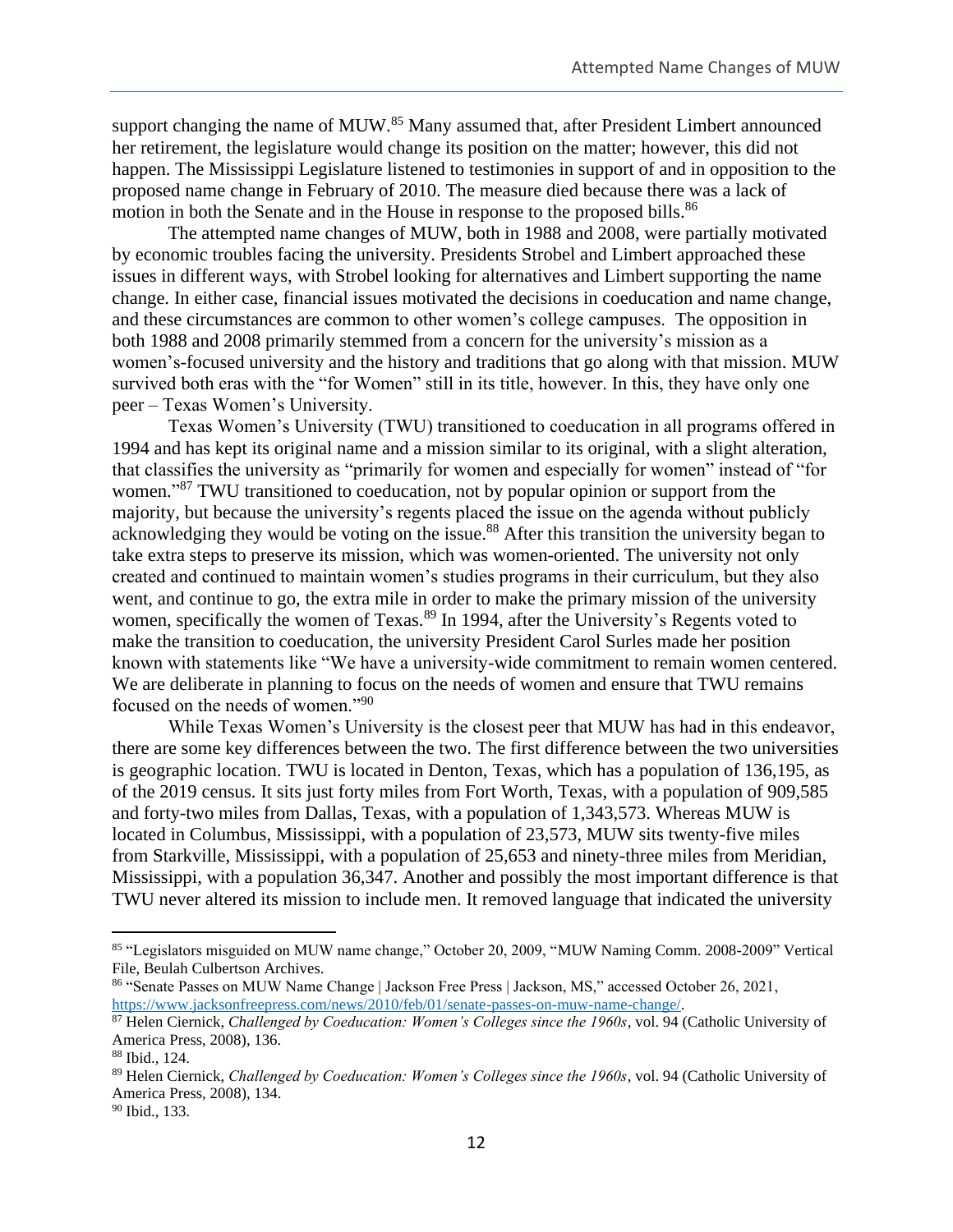was only for women, opting instead for statements such as, "primarily for women."<sup>91</sup> MUW, on the other hand, changed its mission statement to include both women and men. This indicates MUW's attempt to include men on campus and attract men to enroll at the university while TWU has made no such effort.

Reasons for proposing the name changes of women's-only colleges and universities have predominately been cited as economic struggles facing those institutions, and this was the case in 1988 and 2008 at MUW. In both instances the Presidents of the university did not publicly oppose the name change, the IHL supported the proposition, and mixed opinions were held among students and local residents. However, in instances at MUW and other similar universities, the alumni associations opposed the name changes. The reasons often cited for the alumni's opposition are concern for the universities' mission, history, and traditions. Those at TWU shared this concern as well in their transition to coeducation and their fight to keep their name and mission afterwards. While there have been other women's-only colleges that have made the transition to coeducation and changed their name, Mississippi University for Women most closely aligns with Texas Women's University in their endeavors. However, Texas Women's University differs from MUW in a major aspect, which is the universities' respective mission statements. MUW has changed their mission statement, as recently as October 21, 2021, now including men in the mission. MUW mission states, "Mississippi University for Women provides high quality undergraduate and graduate education for women and men in a variety of liberal arts and professional programs while maintaining its historic commitment to academic and leadership development for women."<sup>92</sup> Whereas TWU's current mission states, "Texas Woman's University cultivates engaged leaders and global citizens by leveraging its historical strengths in health, liberal arts, and education and its standing as the nation's largest public university primarily for women. Committed to transformational learning, discovery, and service in an inclusive environment that embraces diversity, Texas Women's inspires excellence and a pioneering spirit," and they have declared that their purpose is to "Educate a woman, empower the world."<sup>93</sup> The mission of each university is significant to the name changes of women's universities due to the fact that the mission, history, and traditions of the universities have been a primary concern. This knowledge provides certain lessons for MUW if the name change is considered in the future.

The first lesson gained from this issue of institutional names for historically womenserving schools is that the mission of the university would need to be reevaluated and addressed before the name could be changed. The alumni need assurance that the traditions and history of the university as a women-focused university would remain the same. To ensure the alumni's trust in maintaining this focus, a detailed plan would need to be set forth to describe the transition. This plan would include how the university intended to preserve the women-oriented mission and specific measure it would take to do so.

Women-only universities have changed drastically over the late twentieth century. The majority of women-only public universities made the transition to coeducation in that time, but these transitions were primarily a result of economic struggles facing the universities. These institutions still faced opposition regarding coeducation and especially name changes from

<sup>91</sup> Ibid., 132.

<sup>92</sup> "About The W - MUW," accessed November 14, 2021, [https://www.muw.edu/about-muw.](about:blank)

<sup>93</sup> "TWU's Purpose, Mission, Vision, Values & Principles - Texas Woman's University," accessed November 14, 2021, [https://twu.edu/about-twu/purpose-mission-vision-values-principles/.](about:blank)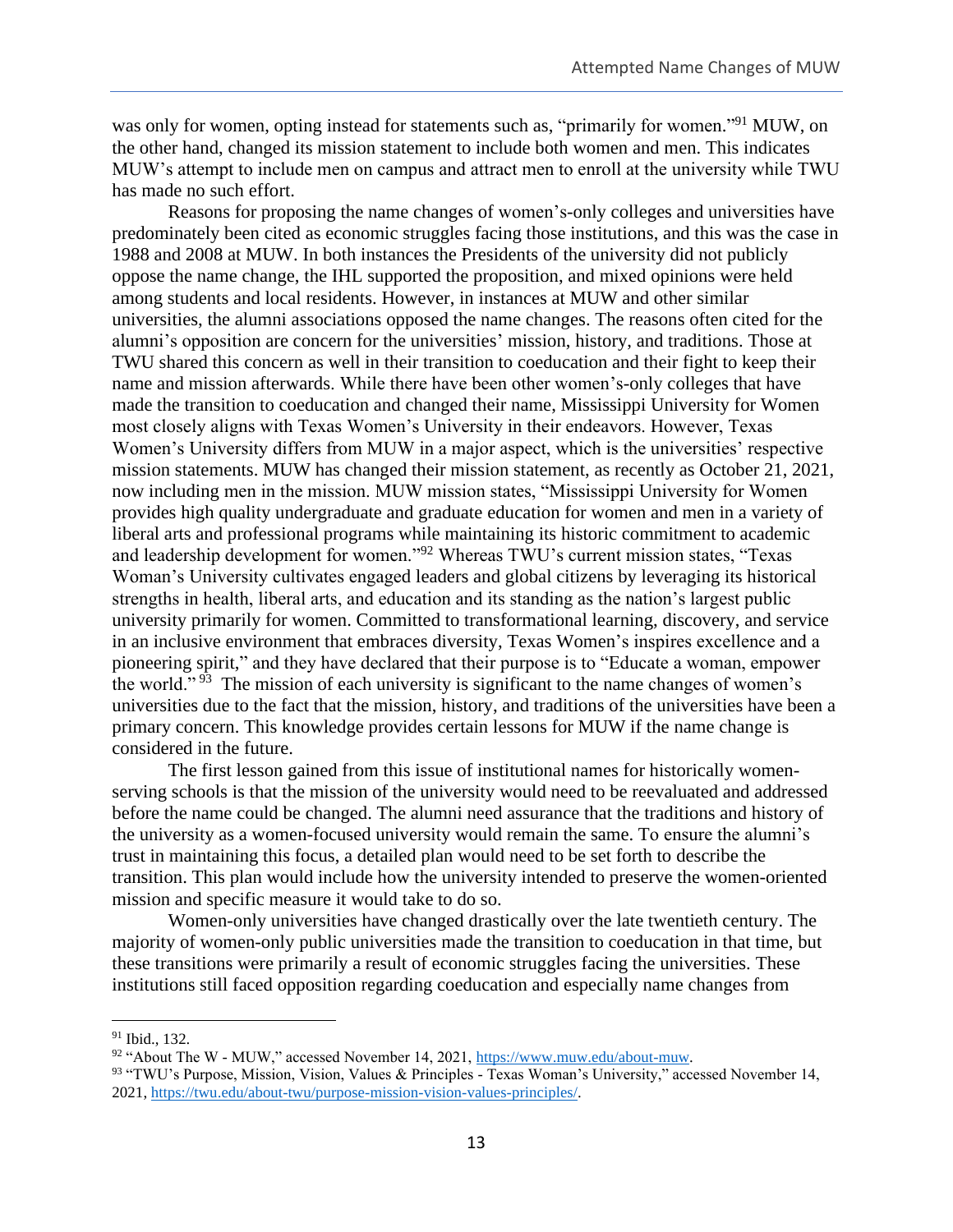various groups, including alumni, faculty, students, and community members. This opposition often resulted from a concern over the women-focused mission and history of the universities. Only two public universities, Mississippi University for Women and Texas Women's University, made the transition to coeducation while keeping their women-oriented name. These universities accomplished this feat but not without controversy. If there is ever a desire for a name change at either of these universities, this study reveals that establishing trust between university officials, students, and alumni will be critically important, and proponents would be wise to focus careful attention on the preservation of the university's women-focused history and mission. The name itself is important in that it represents the mission of the university.